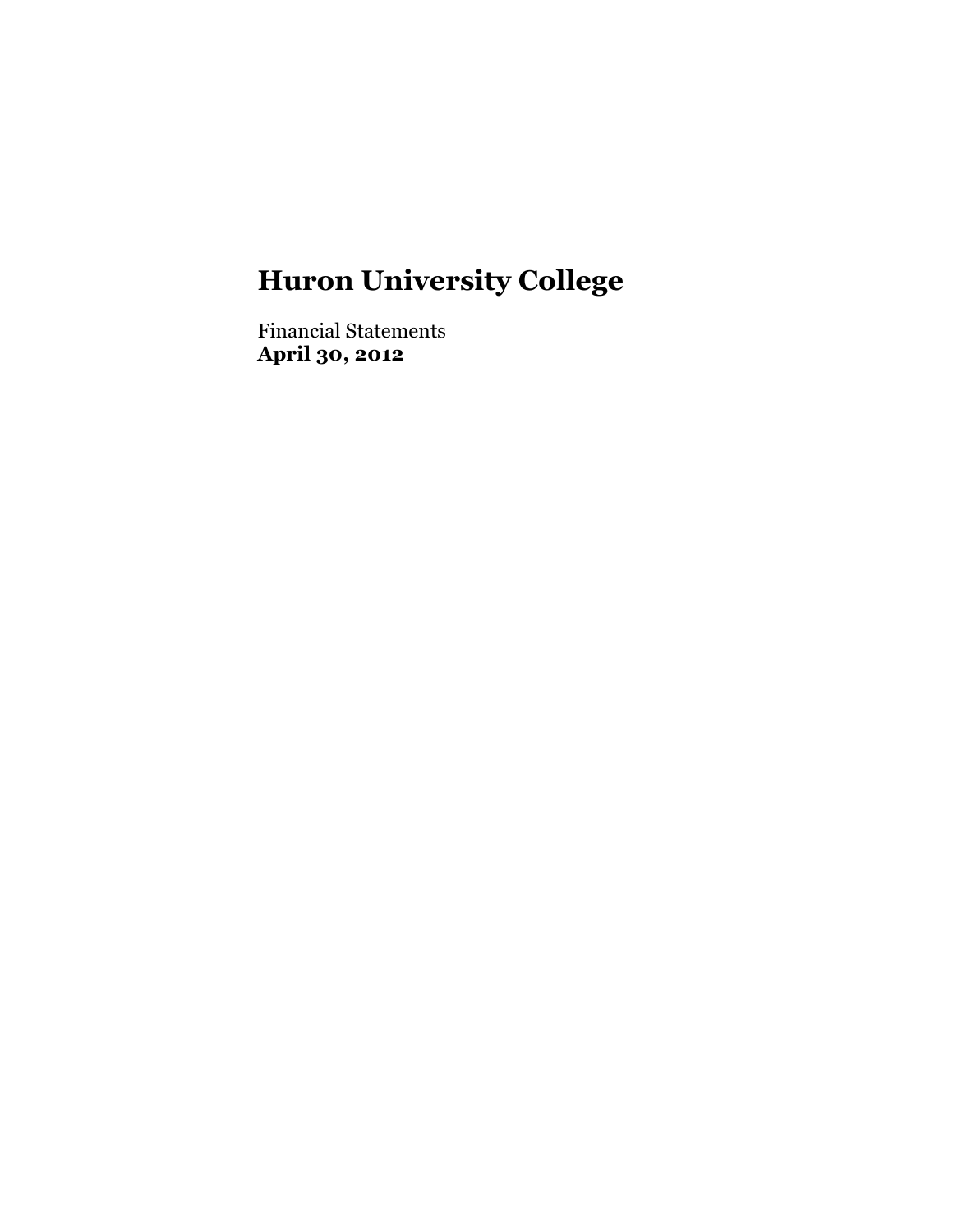

June 27, 2012

### **Independent Auditor's Report**

#### **To the Executive Board of Huron University College**

We have audited the accompanying financial statements of Huron University College, which comprise the statement of financial position as at April 30, 2012 and the statements of operations, changes in net assets and cash flows for the year then ended, and the related notes, which comprise a summary of significant accounting policies and other explanatory information.

#### **Management's responsibility for the financial statements**

Management is responsible for the preparation and fair presentation of these financial statements in accordance with Canadian generally accepted accounting principles, and for such internal control as management determines is necessary to enable the preparation of financial statements that are free from material misstatement, whether due to fraud or error.

#### **Auditor's responsibility**

Our responsibility is to express an opinion on these financial statements based on our audit. We conducted our audit in accordance with Canadian generally accepted auditing standards. Those standards require that we comply with ethical requirements and plan and perform the audit to obtain reasonable assurance about whether the financial statements are free from material misstatement.

An audit involves performing procedures to obtain audit evidence about the amounts and disclosures in the financial statements. The procedures selected depend on the auditor's judgment, including the assessment of the risks of material misstatement of the financial statements, whether due to fraud or error. In making those risk assessments, the auditor considers internal control relevant to the University's preparation and fair presentation of the financial statements in order to design audit procedures that are appropriate in the circumstances, but not for the purpose of expressing an opinion on the effectiveness of the University's internal control. An audit also includes evaluating the appropriateness of accounting policies used and the reasonableness of accounting estimates made by management, as well as evaluating the overall presentation of the financial statements.

We believe that the audit evidence we have obtained is sufficient and appropriate to provide a basis for our audit opinion.

"PwC" refers to PricewaterhouseCoopers LLP, an Ontario limited liability partnership. *465 Richmond Street, Suite 300, London, Ontario, Canada N6A 5P4 PricewaterhouseCoopers LLP, Chartered Accountants T: +1 519 640 8000, F: +1 519 640 8015*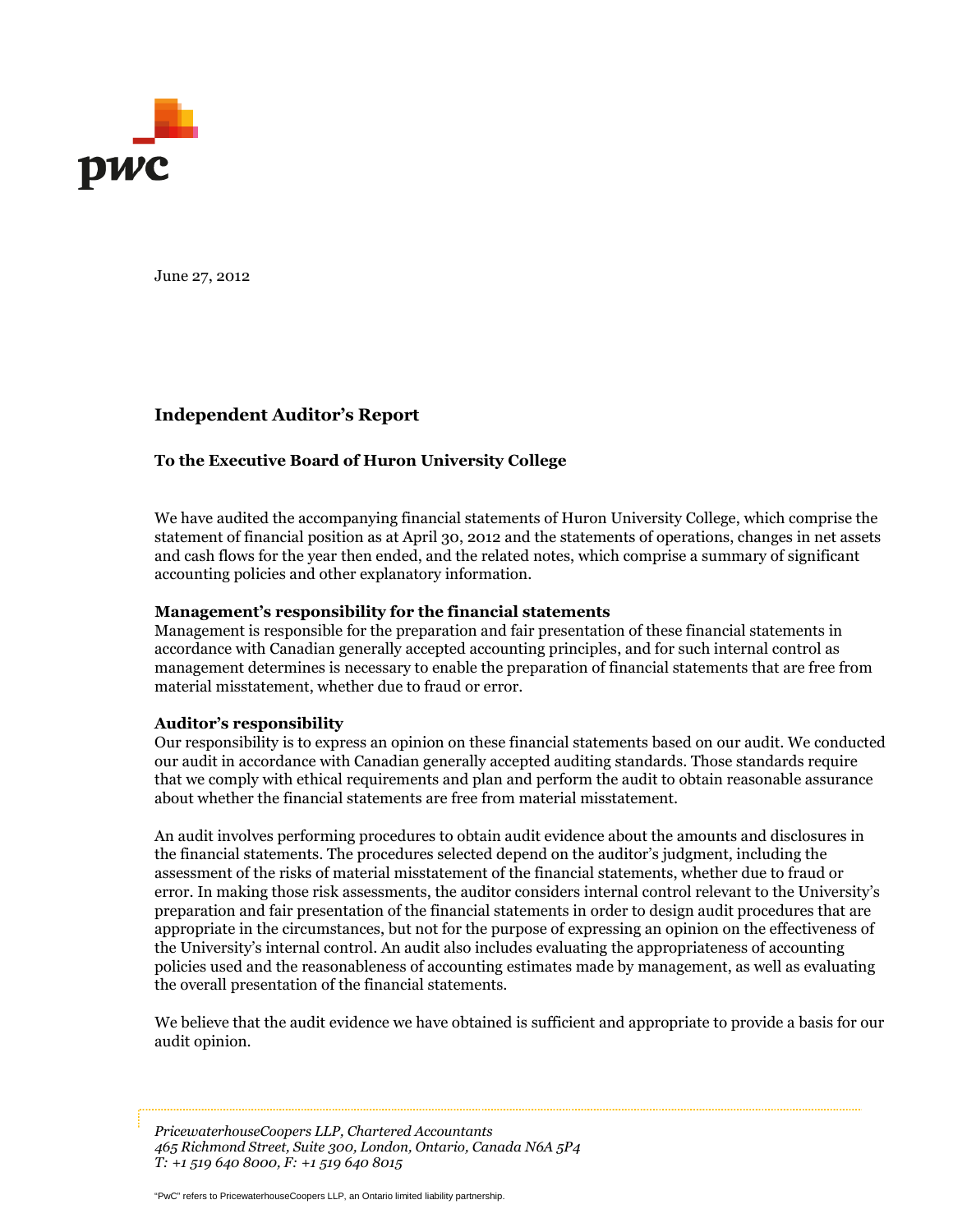

## **Opinion**

In our opinion, the financial statements present fairly, in all material respects, the financial position of Huron University College as at April 30, 2012 and the results of its operations and its cash flows for the year then ended in accordance with Canadian generally accepted accounting principles.

Pricewaterhouse Coopes LLP<br>Chartered Accountants, Licensed Public Accountants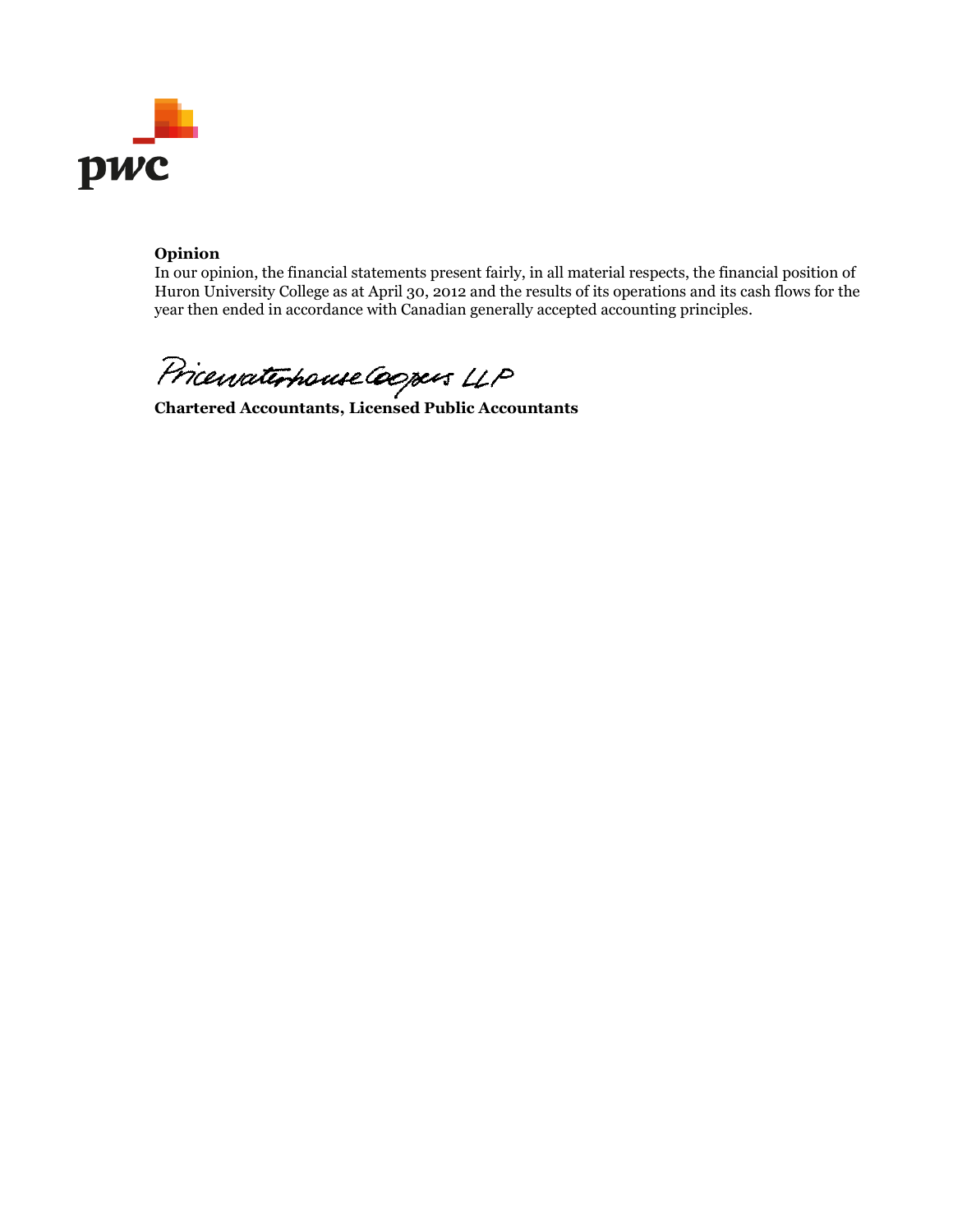Statement of Financial Position **As at April 30, 2012**

|                                                                                                                                                                                                        | 2012                                     | 2011<br>S                                          |
|--------------------------------------------------------------------------------------------------------------------------------------------------------------------------------------------------------|------------------------------------------|----------------------------------------------------|
| <b>Assets</b>                                                                                                                                                                                          |                                          |                                                    |
| <b>Current assets</b><br>Cash (note 2)<br>Short-term investments<br>Accounts receivable<br>Prepaid expenses<br>Due from Huron University College Foundation                                            | 9,326,721<br>882,160<br>402,083<br>6,036 | 2,420,310<br>5,125,304<br>551,022<br>965<br>22,684 |
|                                                                                                                                                                                                        | 10,617,000                               | 8,120,285                                          |
| <b>Capital assets (note 3)</b>                                                                                                                                                                         | 13,950,869                               | 14,497,917                                         |
|                                                                                                                                                                                                        | 24,567,869                               | 22,618,202                                         |
| <b>Liabilities</b>                                                                                                                                                                                     |                                          |                                                    |
| <b>Current liabilities</b><br>Accounts payable and accrued liabilities<br>Advanced tuition and residence deposits<br>Current portion of deferred revenue<br>Current portion of long-term debt (note 5) | 763,074<br>463,131<br>149,061<br>52,291  | 920,536<br>805,806<br>180,054<br>49,529            |
|                                                                                                                                                                                                        | 1,427,557                                | 1,955,925                                          |
| <b>Deferred capital contributions (note 4)</b>                                                                                                                                                         | 4,155,441                                | 4,299,488                                          |
| <b>Deferred revenue</b>                                                                                                                                                                                | 241,410                                  | 374,443                                            |
| Long-term debt (note 5)                                                                                                                                                                                | 1,507,716                                | 1,558,365                                          |
| Employee future benefits (note 6)                                                                                                                                                                      | 1,656,742                                | 1,216,559                                          |
|                                                                                                                                                                                                        | 8,988,866                                | 9,404,780                                          |
| <b>Net assets</b><br>Invested in capital assets<br>Internally restricted (note 13)<br>Unrestricted                                                                                                     | 8,603,048<br>1,672,878<br>5,303,077      | 8,930,043<br>1,511,434<br>2,771,945                |
|                                                                                                                                                                                                        | 15,579,003                               | 13,213,422                                         |
|                                                                                                                                                                                                        | 24,567,869                               | 22,618,202                                         |

# **Approved by the Executive Board**

The accompanying notes are an integral part of these financial statements.

 $\_$  , and the state of the state of the state of the state of the state of the state of the state of the state of the state of the state of the state of the state of the state of the state of the state of the state of the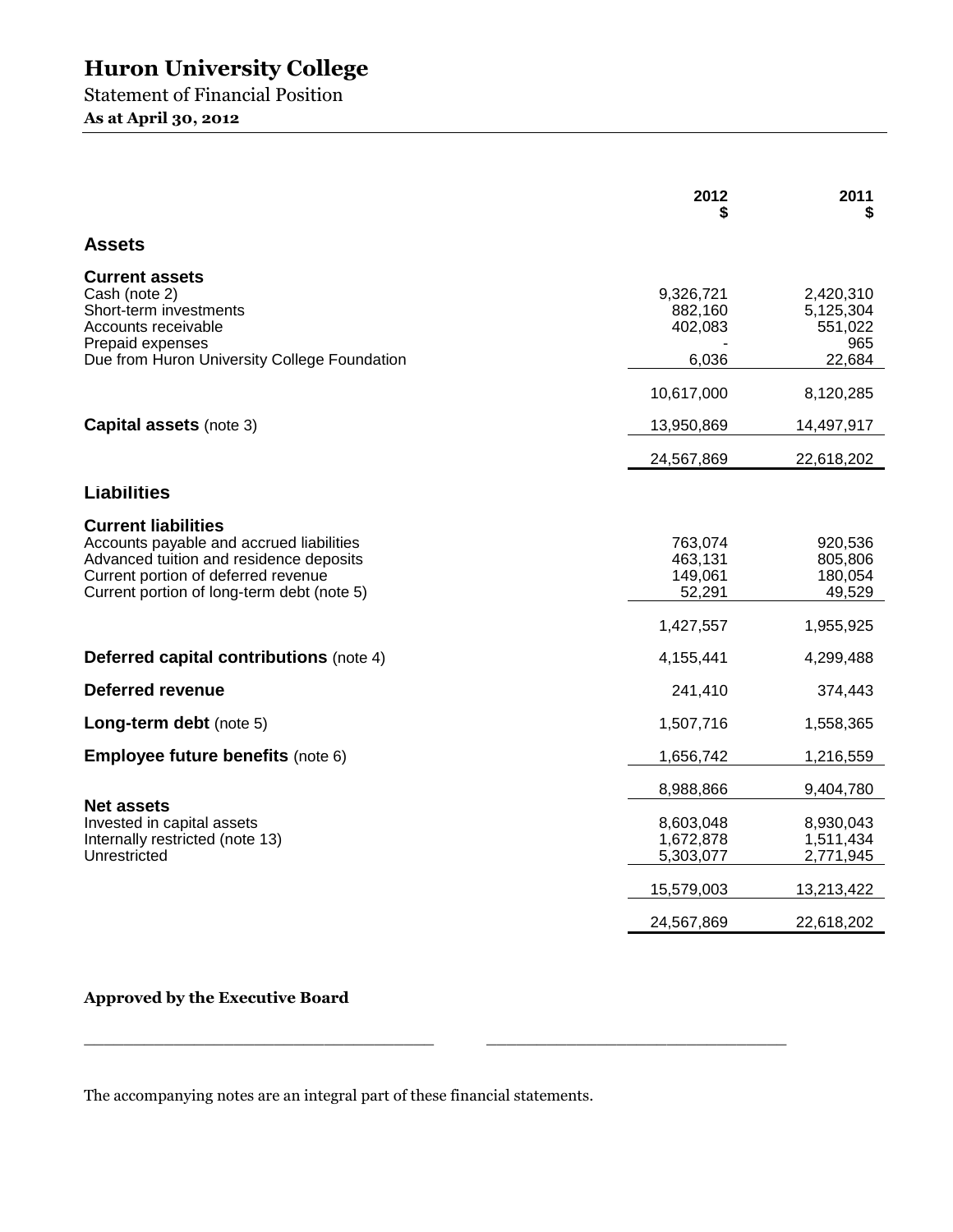# Statement of Operations **For the year ended April 30, 2012**

|                                                            | 2012                   | 2011<br>\$             |
|------------------------------------------------------------|------------------------|------------------------|
| <b>Revenue</b>                                             |                        |                        |
| Student fees<br>Government grants                          | 8,643,966<br>6,570,459 | 7,961,600<br>6,421,516 |
|                                                            | 15,214,425             | 14,383,116             |
| Ancillary revenue (note 7)<br><b>External trust</b>        | 2,919,606<br>47,407    | 2,963,397<br>57,114    |
| Research fund<br>Foundation transfer (note 8)              | 299,492<br>698,312     | 391,928<br>810,853     |
|                                                            | 3,964,817              | 4,223,292              |
| Other revenue (note 9)                                     | 1,450,766              | 1,413,511              |
|                                                            | 20,630,008             | 20,019,919             |
|                                                            |                        |                        |
| <b>Expenditures</b><br>Salaries and benefits - faculty     | 6,677,077              | 6,371,716              |
| Salaries and benefits - staff<br>Registrarial              | 2,048,329<br>829,224   | 1,943,021<br>761,971   |
| Academic instructional<br>UWO fees                         | 783,171<br>1,140,196   | 756,884<br>1,086,477   |
|                                                            | 11,477,997             | 10,920,069             |
| Ancillary expenses (note 7)                                | 1,905,023              | 1,908,913              |
| Scholarship and bursaries<br>Building costs - academic     | 1,258,571<br>607,212   | 1,222,927<br>674,983   |
| General administration                                     | 1,289,726              | 1,165,869              |
| Research grant expenses                                    | 302,346                | 447,270                |
| Alumni development                                         | 379,894                | 454,959                |
|                                                            | 5,742,772              | 5,874,921              |
|                                                            | 17,220,769             | 16,794,990             |
| Excess of revenues over expenditures before the undernoted | 3,409,239              | 3,224,929              |
| Amortization of capital assets                             | 1,043,658              | 1,090,059              |
| <b>Excess of revenues over expenditures</b>                | 2,365,581              | 2,134,870              |

The accompanying notes are an integral part of these financial statements.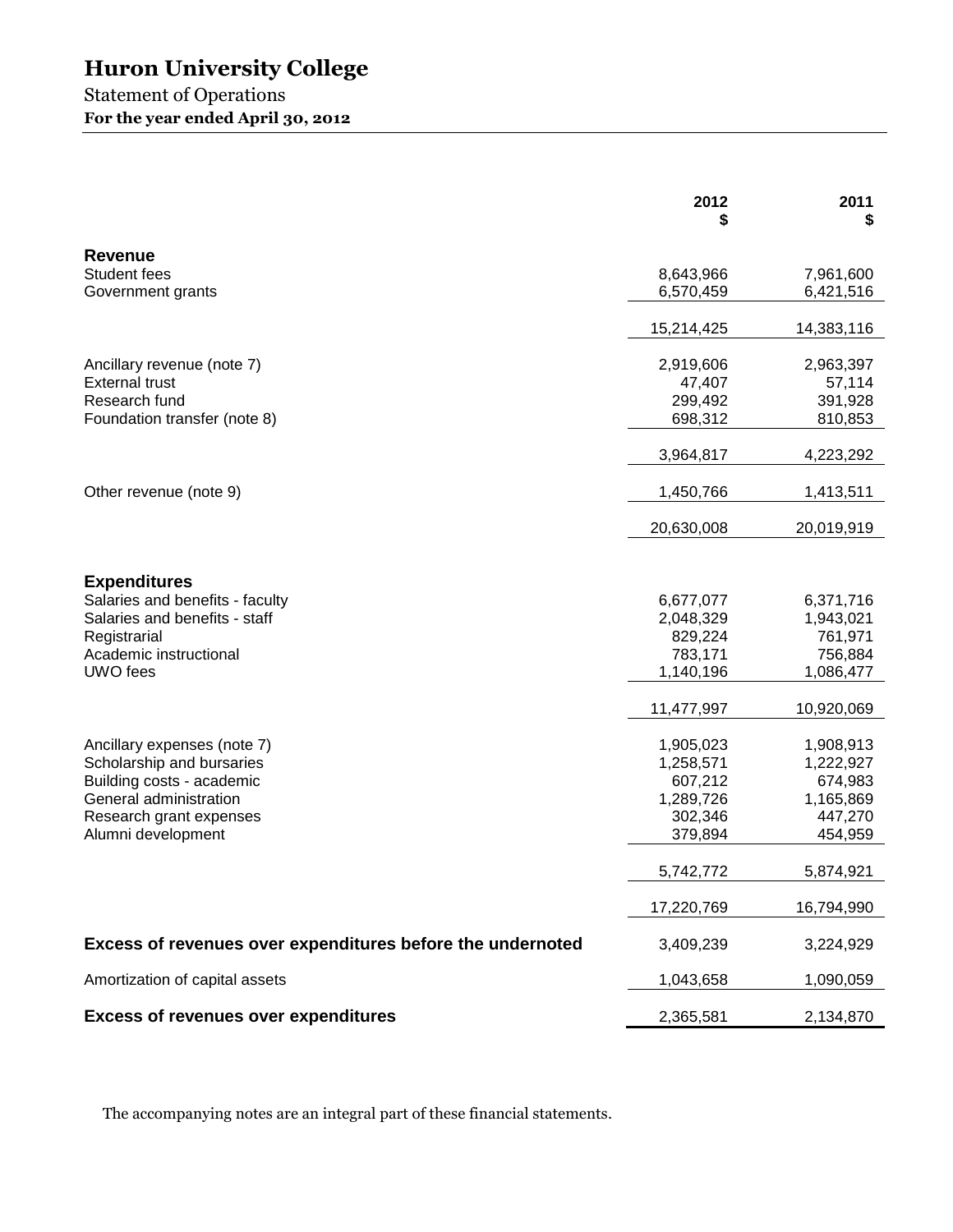Statement of Changes in Net Assets **For the year ended April 30, 2012**

|                                        |                                                      |                          |                                      | 2012                     |                                                          |                     |                                       | 2011              |
|----------------------------------------|------------------------------------------------------|--------------------------|--------------------------------------|--------------------------|----------------------------------------------------------|---------------------|---------------------------------------|-------------------|
|                                        | Invested in<br><b>Capital</b><br><b>Assets</b><br>\$ | <b>Unrestricted</b><br>S | Internally<br><b>Restricted</b><br>S | Total                    | <b>Invested</b><br>in<br><b>Capital</b><br><b>Assets</b> | <b>Unrestricted</b> | Internally<br><b>Restricted</b><br>\$ | <b>Total</b><br>S |
| <b>Balance - Beginning of year</b>     | 8,930,043                                            | 2,771,945                | 1,511,434                            | 13,213,422               | 8,967,081                                                | 409,530             | 1,701,941                             | 11,078,552        |
| Excess of revenues over expenditures   | $\overline{\phantom{a}}$                             | 2,365,581                | $\overline{\phantom{a}}$             | 2,365,581                | $\overline{\phantom{a}}$                                 | 2,134,870           |                                       | 2,134,870         |
| Amortization of capital assets         | (1,043,658)                                          | 1,043,658                |                                      |                          | $-$ (1,090,059)                                          | 1,090,059           |                                       |                   |
| Amortization of deferred contributions | 268,987                                              | (268, 987)               |                                      |                          | 283,010                                                  | (283,010)           |                                       |                   |
| Capital assets acquired from own funds | 399,789                                              | (399, 789)               |                                      | $\overline{\phantom{a}}$ | 724,901                                                  | (724, 901)          |                                       |                   |
| Interfund transfer (note 13)           |                                                      | (161, 444)               | 161,444                              |                          |                                                          | 190,507             | (190, 507)                            |                   |
|                                        | (374, 882)                                           | 2,579,019                | 161,444                              | 2,365,581                | (82, 148)                                                | 2,407,525           | (190, 507)                            | 2,134,870         |
| Repayment of long-term debt (note 5)   | 47,887                                               | (47, 887)                | $\blacksquare$                       |                          | 45,110                                                   | (45, 110)           |                                       |                   |
|                                        | (326, 995)                                           | 2,531,132                | 161,444                              | 2,365,581                | (37,038)                                                 | 2,362,415           | (190, 507)                            | 2,134,870         |
| <b>Balance - End of year</b>           | 8,603,048                                            | 5,303,077                | 1,672,878                            | 15,579,003               | 8,930,043                                                | 2,771,945           | 1,511,434                             | 13,213,422        |

The accompanying notes are an integral part of these financial statements.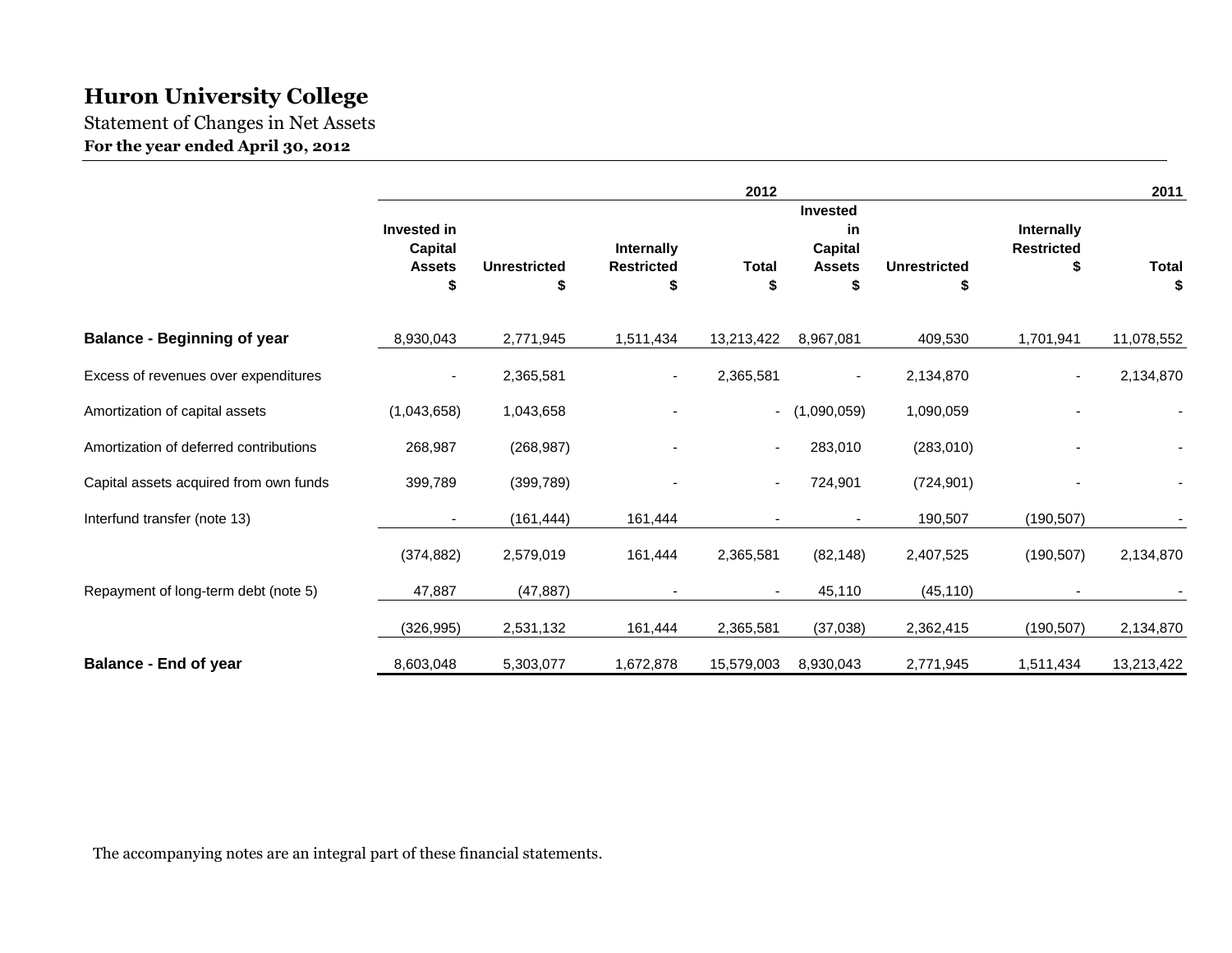Statement of Cash Flows **For the year ended April 30, 2012**

|                                                                                                                                                                                                    | 2012<br>\$                                                     | 2011<br>S                                                     |
|----------------------------------------------------------------------------------------------------------------------------------------------------------------------------------------------------|----------------------------------------------------------------|---------------------------------------------------------------|
| Cash provided by (used in)                                                                                                                                                                         |                                                                |                                                               |
| Cash flows from operating activities<br>Excess of revenues over expenditures<br>Items not involving cash                                                                                           | 2,365,581                                                      | 2,134,870                                                     |
| Amortization of capital assets<br>Amortization of deferred capital contributions<br>Employee future benefits<br>Decrease in deferred revenue<br>Change in non-cash working capital items (note 10) | 1,043,658<br>(268, 987)<br>440,183<br>(164, 026)<br>(333, 585) | 1,090,059<br>(283,010)<br>232,888<br>(165, 344)<br>(349, 708) |
| Cash flows from investing activities<br>Purchase of capital assets<br>Decrease (increase) in short-term investment<br>Increase in deferred capital contributions                                   | 3,082,824<br>(496, 610)<br>4,243,144<br>124,940                | 2,659,755<br>(822, 428)<br>(4,268,026)<br>126,757             |
| <b>Cash flows from financing activities</b><br>Repayment of long-term debt                                                                                                                         | 3,871,474<br>(47, 887)                                         | (4,963,697)<br>(45, 110)                                      |
| Increase (decrease) in net cash for the year                                                                                                                                                       | 6,906,411                                                      | (2,349,052)                                                   |
| Cash - Beginning of year                                                                                                                                                                           | 2,420,310                                                      | 4,769,362                                                     |
| Cash - End of year                                                                                                                                                                                 | 9,326,721                                                      | 2,420,310                                                     |

The accompanying notes are an integral part of these financial statements.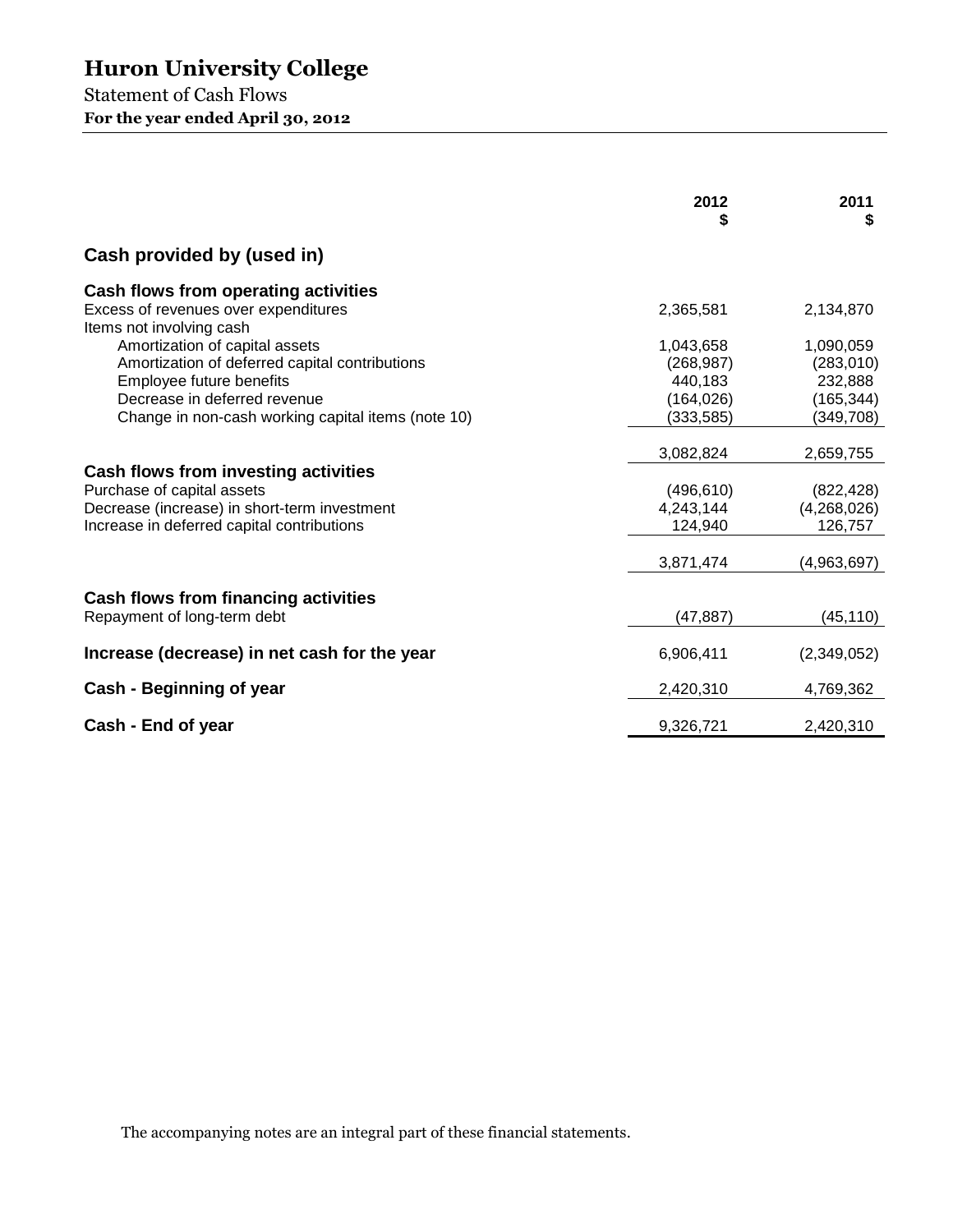Notes to Financial Statements **April 30, 2012**

## **1 Purpose of the organization**

Huron University College (the University) is a university institution with undergraduate programs in Arts and Social Sciences, and graduate programs in Theology. The University is affiliated with the University of Western Ontario (UWO) and associated with the Anglican Church of Canada. The University is incorporated under the statutes of the Province of Ontario. The University is a not-for-profit organization under the Income Tax Act.

### **2 Summary of significant accounting policies**

The financial statements have been prepared in accordance with the Canadian generally accepted accounting principles and include the following significant accounting policies.

#### **Revenue recognition**

The University follows the deferral method of accounting for contributions. Restricted contributions are recognized as revenue in the year in which the related expenses are incurred. Unrestricted contributions are recognized as revenue when received or receivable if the amount received can be reasonably estimated and collection is reasonably assured.

Grants approved but not yet received at the end of an accounting period are accrued if the amount to be received can be reasonably estimated and collection is reasonably assured. Where a portion of a grant relates to a future period, it is deferred and recognized in the subsequent period.

#### **Capital assets**

Capital assets are carried at cost. When an asset is sold or otherwise disposed of, the related cost and accumulated amortization are removed from the respective accounts and any gain or loss on disposition is recognized in operations for the year.

The carrying amount of a capital asset not being amortized because it is under construction or development is classified as work-in-progress. Amortization expense is calculated upon completion of construction and allocation of the asset to its appropriate capital asset account.

Amortization expense is calculated on all amortizable assets based on the following methods, utilizing estimated lives according to Canadian Association of University Business Officers guidelines for Canadian colleges and universities as follows:

Buildings 5% declining balance Equipment and furniture 10 years straight line Computer equipment **4** years straight line Library books **5** years straight line Food court **Food court** 6 and 5% declining balance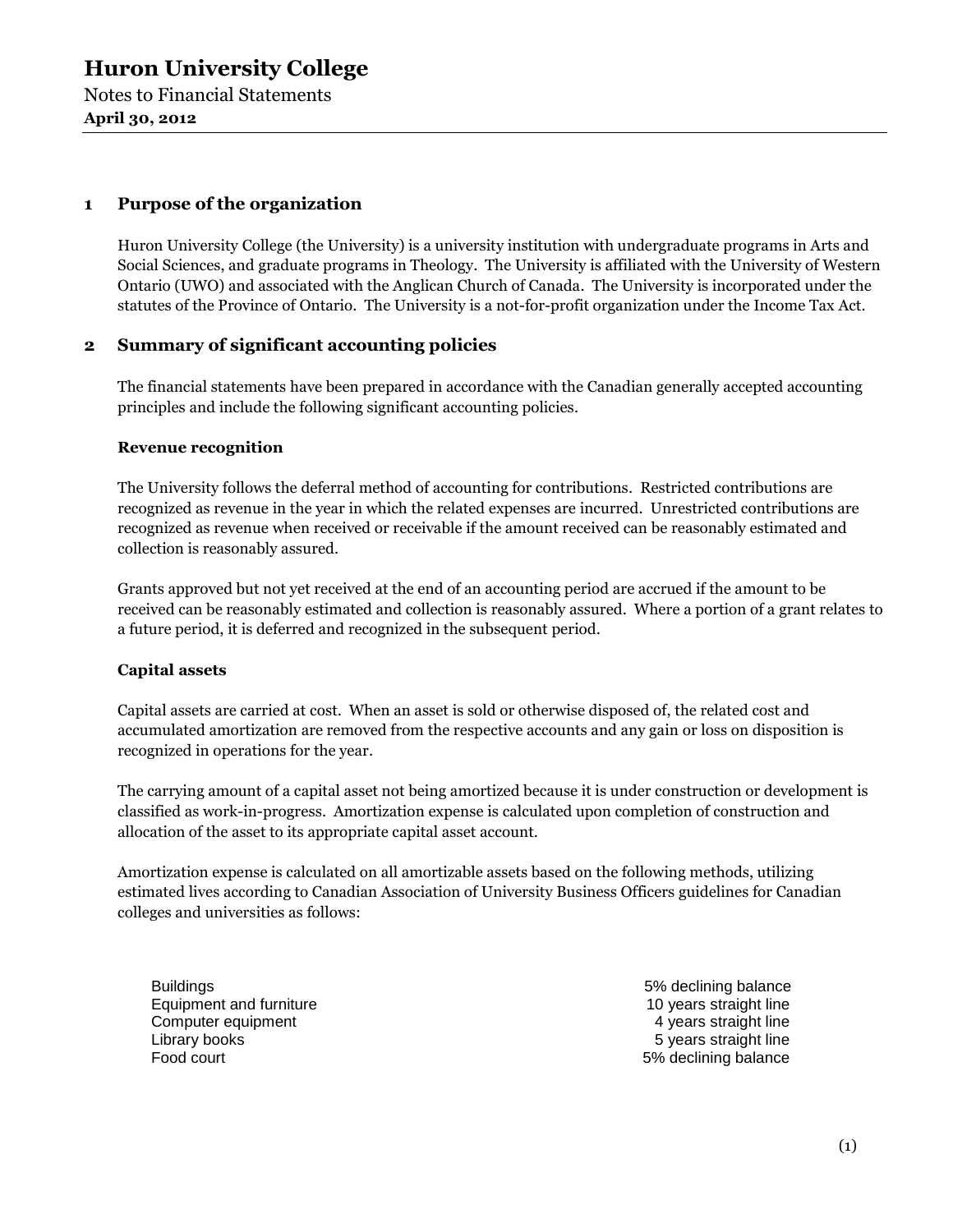# **Cash**

Included in cash are balances in the amount of \$763,467 (2011 - \$884,849) that relate to deferred revenue, deferred capital contributions, and other unspent amounts included in current liabilities.

# **Deferred capital contributions**

Effective May 1, 1997, contributions received for capital assets are deferred and amortized over the same term and on the same basis as the related capital assets. Contributions related to capital assets acquired prior to fiscal 1998 are not reasonably determined and therefore, the change in policy was applied prospectively.

### **Employee future benefits**

The University provides a Retirement Gratuity Plan, which is a defined benefit plan. Benefits from the Gratuity Plan are provided only to participants who had benefits under the London Life and/or Standard Life Group or Group Annuity plan as of December 31, 1986, only if the participant invests his/her defined contribution account in accordance with plan provisions and meets all other conditions necessary for receiving such benefits. The service cost and accrued benefit obligation of the Gratuity Plan is actuarially determined using a modified form of the projected unit credit actuarial cost method pro-rated on services. The employees of the University are also eligible to be members of the UWO Academic and Staff/Management Pension Plan, which is a defined contribution plan.

#### **Use of estimates**

The preparation of financial statements in conformity with Canadian generally accepted accounting principles requires management to make estimates and assumptions that affect the reported amounts of assets and liabilities and disclosure of contingent assets and liabilities at the date of the financial statements and the reported amounts of revenue and expenses during the reporting period. Actual results could differ from those estimates.

#### **Financial instruments**

The University follows Canadian Institute of Chartered Accountants (CICA) Handbook Section 3855, Financial Instruments - Recognition and Measurements. This standard establishes the recognition and measurement criteria for financial assets, liabilities and derivatives. All financial instruments are required to be measured at fair value on initial recognition of the instrument, except for certain related-party transactions.

A financial instrument is any contract that gives rise to a financial asset of one University and a financial liability or equity instrument of another University. Financial instruments in the form of financial assets and financial liabilities are generally presented separately. Financial instruments are recognized as soon as the University becomes a party to the contractual provisions of the financial instrument. Upon initial recognition financial instruments are measured at fair value. The fair value of a financial instrument is the estimated amount that the University would receive or pay to terminate the instrument agreement at the reporting date.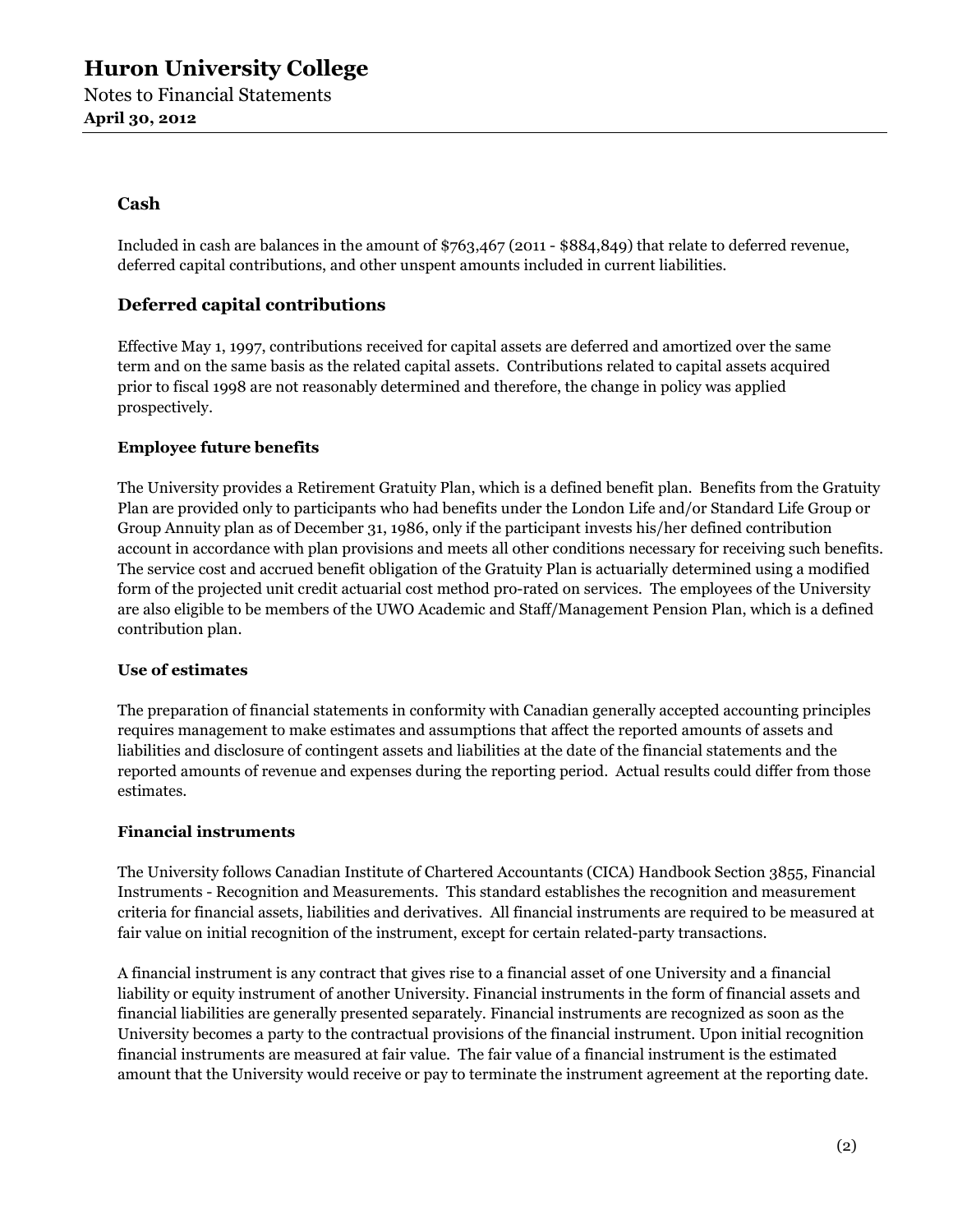The following methods and assumptions were used to estimate the fair value of each type of financial instrument by reference to various market value data and other valuation techniques as appropriate.

Measurement in subsequent periods depends on whether the financial instrument has been classified as "heldfor-trading", "available-for-sale", "held-to-maturity", "loans and receivable" or "other financial liabilities" as defined by the standard.

#### *Cash and short-term investments*

Cash and short-term investments consist primarily of cash on hand and certificates of deposits with an original term of up to twelve months and are classified as held-for-trading. These instruments have been accounted for at fair value. Carrying values approximate fair values for these instruments due to their short-term maturity.

#### *Loans and receivables*

Loans and receivables are non-derivative financial assets that represent amounts due from others with fixed or determinable payments that are not quoted in an active market including accounts receivable and due from Huron University College Foundation. After initial recognition, loans and receivables are subsequently carried at amortized cost using the effective interest method less any impairment losses, if necessary. Gains and losses are recognized in the statement of operations when the loans and receivables are derecognized or impaired. Interest effects on the application of the effective interest method are also recognized in the statement of operations.

The carrying value of accounts receivable and due from Huron University College Foundation approximates their fair values due to the short-term maturity of these financial instruments.

#### *Other financial liabilities*

Other financial liabilities are non-derivative financial liabilities with fixed payments or determinable payments that are not quoted in an active market including accounts payable and accrued liabilities and long-term debt. After initial recognition, other financial liabilities are subsequently carried at amortized cost using the effective interest method. Gains and losses are recognized in the statement of operations when other financial liabilities are derecognized or impaired. Interest effects on the application of the effective interest method are also recognized in the statement of operations.

- The carrying value of accounts payable and accrued liabilities approximates their fair values due to the short-term maturity of these financial instruments.
- Long-term debt is recorded at amortized cost. The fair value of the long-term debt at year-end, based on an estimate of the University's borrowing rate as at April 30, 2012 for debt with similar terms and maturity is \$1,633,130 (2011 - \$1,641,971).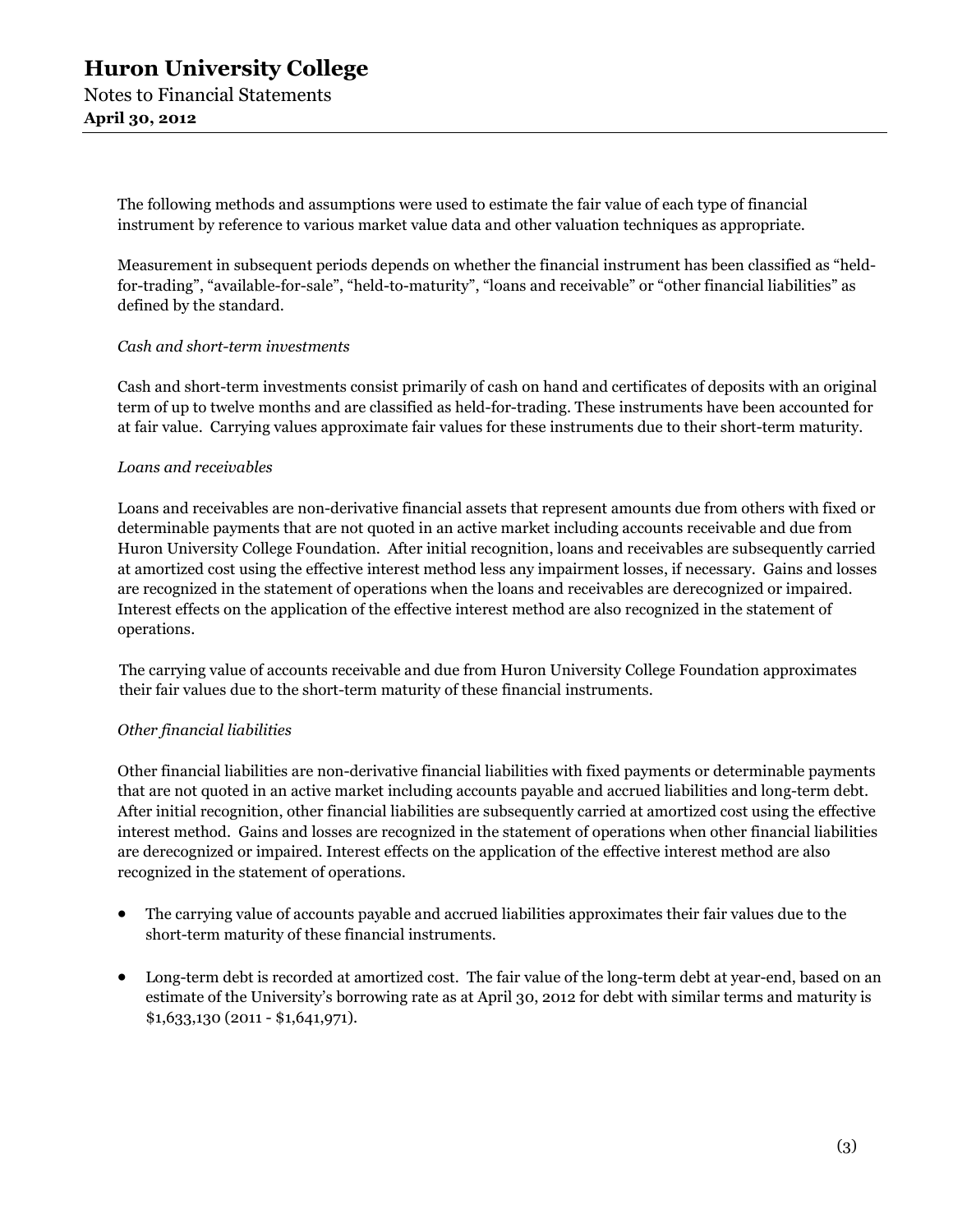#### *Interest rate risk*

The University's exposure to interest rate risk relates to its cash and short-term investments.

*Credit risk*

Management monitors its credit risk related to its accounts receivable balances which are primarily from student and government sources.

#### *Foreign exchange risk*

The University has no significant exposure to fluctuations in the value of foreign currencies*.*

#### **Accounting standards for not-for-profit organizations**

In December 2010, the Canadian Accounting Standards Board issued a comprehensive set of accounting standards applicable to not-for-profit organizations. The standards are effective for fiscal years beginning on or after January 1, 2012 and require retrospective application, except for certain exemptions and exceptions contained within the standards. Early adoption of the standards is permitted. The University is currently considering the impact of the adoption of these standards for its fiscal year beginning May 1, 2012.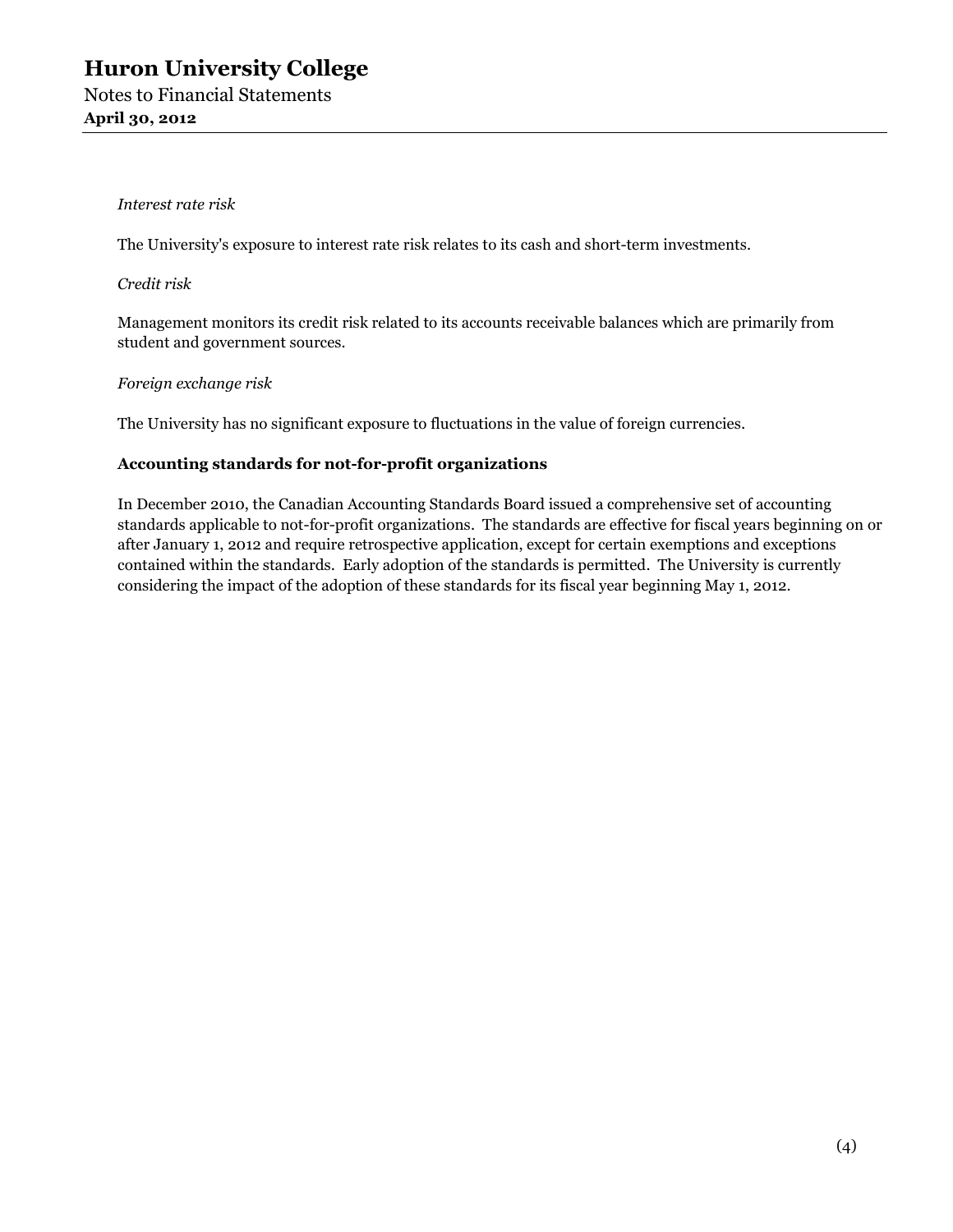Notes to Financial Statements **April 30, 2012**

# **3 Capital assets**

|                         |            |                                   | 2012                    |
|-------------------------|------------|-----------------------------------|-------------------------|
|                         | Cost<br>\$ | Accumulated<br>amortization<br>\$ | Net book<br>value<br>\$ |
| Land                    | 325.458    |                                   | 325,458                 |
| <b>Building</b>         | 23,555,018 | 12,363,483                        | 11,191,535              |
| Equipment and furniture | 5.121.389  | 4,226,535                         | 894,854                 |
| Computer equipment      | 1.024.682  | 876.957                           | 147,725                 |
| Library books           | 2,214,936  | 1,868,350                         | 346,586                 |
| Food court              | 2,367,069  | 1,322,358                         | 1,044,711               |
|                         | 34,608,552 | 20,657,683                        | 13,950,869              |

# **2011**

|                         | Cost<br>\$ | <b>Accumulated</b><br>amortization<br>\$ | Net book<br>value |
|-------------------------|------------|------------------------------------------|-------------------|
| Land                    | 325,458    |                                          | 325,458           |
| <b>Building</b>         | 23,360,148 | 11,774,455                               | 11,585,693        |
| Equipment and furniture | 5,011,494  | 4,003,019                                | 1,008,475         |
| Computer equipment      | 957,625    | 815,759                                  | 141,866           |
| Library books           | 2,090,147  | 1,747,407                                | 342.740           |
| Food court              | 2,367,070  | 1,273,385                                | 1,093,685         |
|                         | 34,111,942 | 19,614,025                               | 14.497.917        |

# **4 Deferred capital contributions**

|                                                                                                           | 2012<br>\$       | 2011<br>\$       |
|-----------------------------------------------------------------------------------------------------------|------------------|------------------|
| Deferred capital contributions                                                                            |                  |                  |
| Balance - Beginning of year                                                                               | 2,754,550        | 2,900,636        |
| Facility renewal/infrastructure capital grant<br>Huron University College Foundation Capital contribution | 35.464<br>17,878 | 35.464<br>18,585 |
| Total contributions received                                                                              | 53,342           | 54,049           |
| Amortized to operations                                                                                   | (192,845)        | (200, 135)       |
|                                                                                                           | 2.615.047        | 2.754.550        |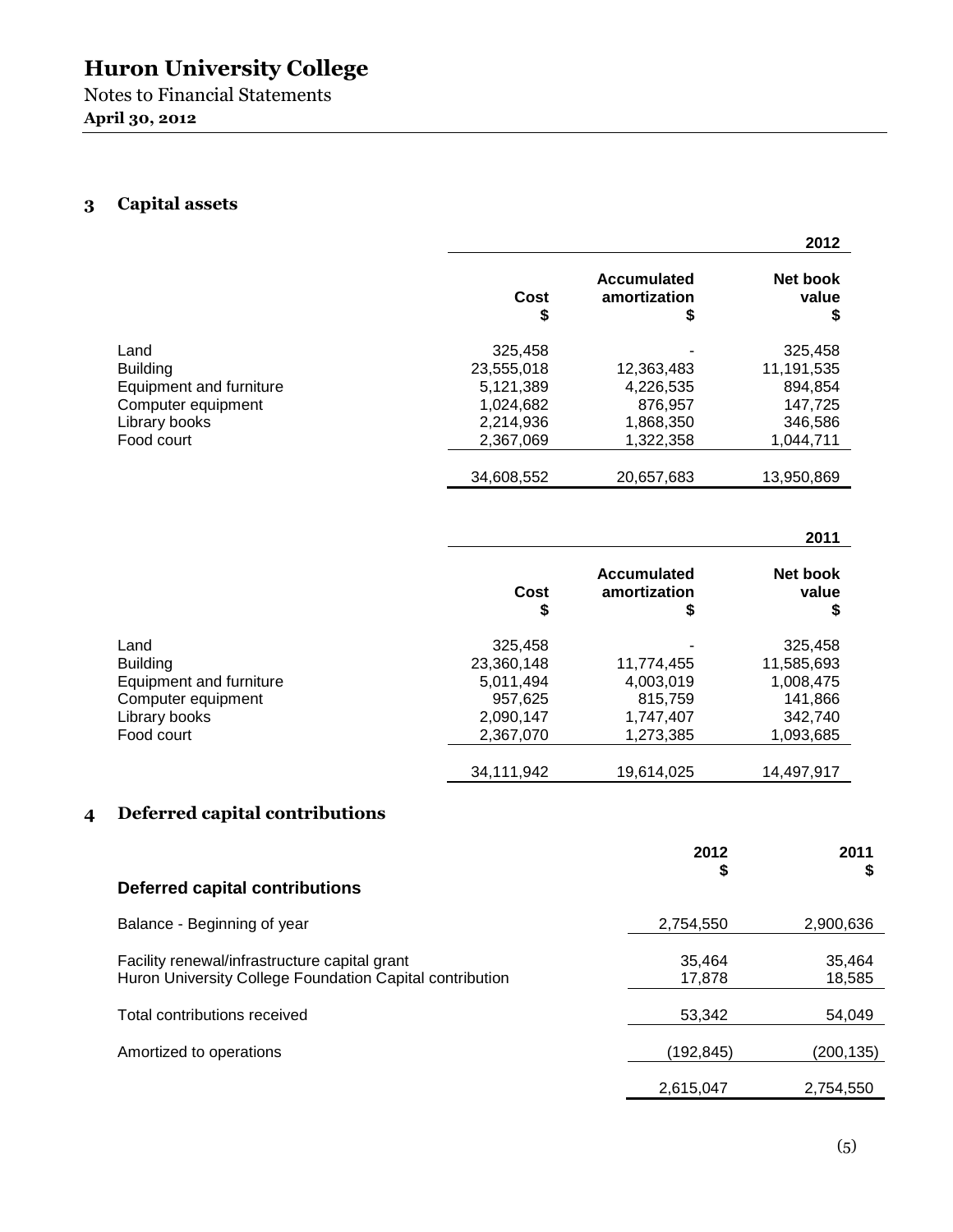Notes to Financial Statements **April 30, 2012**

| Unapplied deferred capital contributions                                            | 2012<br>S          | 2011<br>S          |
|-------------------------------------------------------------------------------------|--------------------|--------------------|
| Balance - Beginning of year                                                         | 339,508            | 310,278            |
| Graduate expansion capital grant                                                    | 28,120             | 29,230             |
| Balance - End of year                                                               | 367,628            | 339,508            |
| <b>Deferred Superbuild capital contributions</b>                                    | 2012<br>\$         | 2011<br>S          |
| Balance - Beginning of year                                                         | 1,205,430          | 1,244,827          |
| Huron University College Foundation Capital contribution<br>Amortized to operations | 43,478<br>(76,142) | 43,478<br>(82,875) |
| Balance - End of year                                                               | 1,172,766          | 1,205,430          |
| Total deferred capital contributions                                                | 4,155,441          | 4,299,488          |

Deferred contributions related to capital assets represent restricted contributions to fund capital projects. As at April 30, 2012, \$367,628 of total deferred capital contribution are unspent.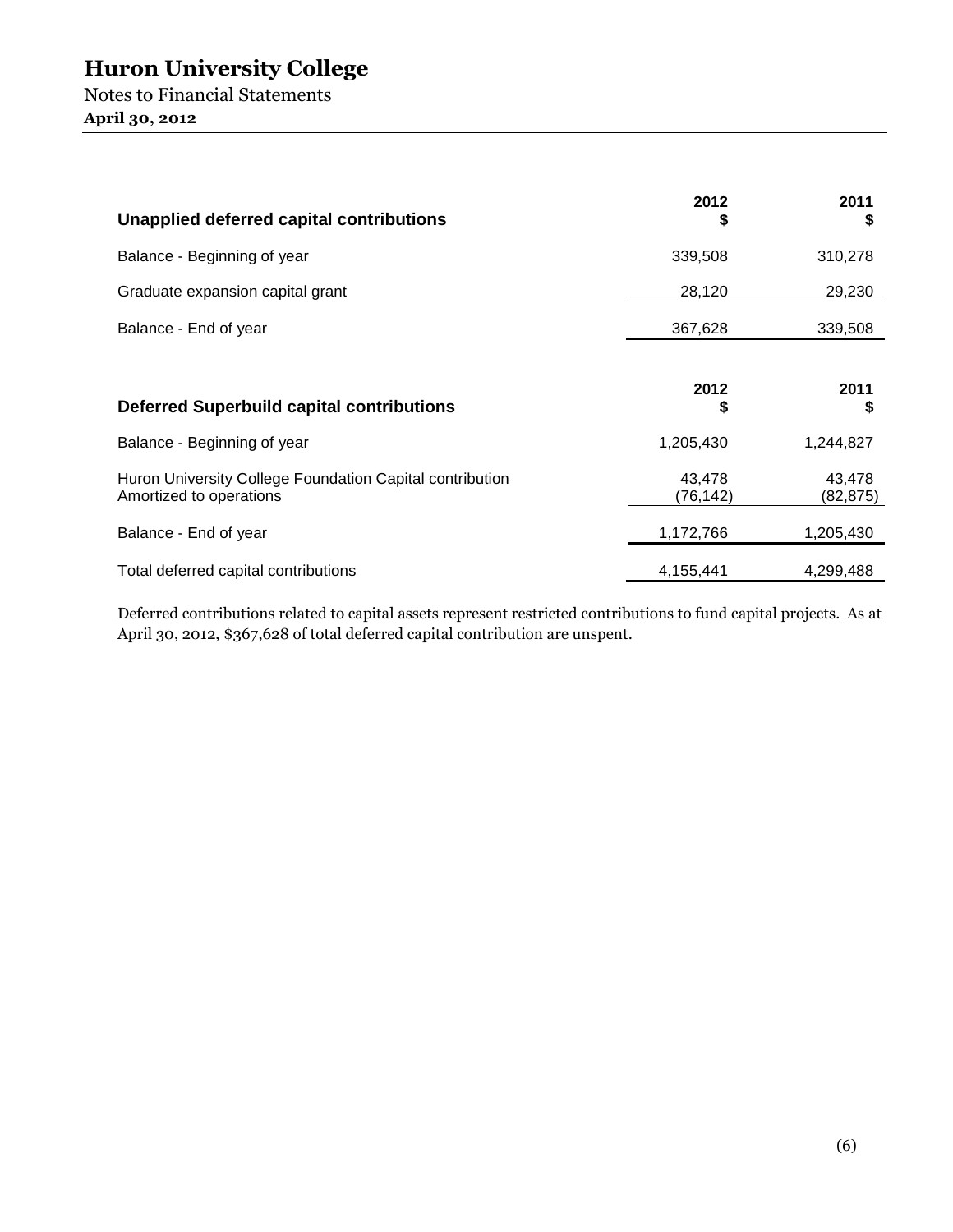Notes to Financial Statements **April 30, 2012**

# **5 Long-term debt**

|                                                                                                                                                                                                                                                                                                                                                                                                                                                                                   | 2012      | 2011      |
|-----------------------------------------------------------------------------------------------------------------------------------------------------------------------------------------------------------------------------------------------------------------------------------------------------------------------------------------------------------------------------------------------------------------------------------------------------------------------------------|-----------|-----------|
| Southwest residence loan<br>Non-revolving term bank loan bearing interest at 5.98% due January<br>31, 2015 with monthly blended principal and interest payments<br>of \$11,916 required until the maturity date, with a final payment<br>of the balance of principal and interest outstanding due on the<br>maturity date. No specific security has been pledged but the<br>University agrees not to encumber any real estate assets<br>without the bank's prior written consent. | 1.560.007 | 1.607.894 |
| Less: Current portion                                                                                                                                                                                                                                                                                                                                                                                                                                                             | 52,291    | 49,529    |
|                                                                                                                                                                                                                                                                                                                                                                                                                                                                                   | 1,507,716 | 1,558,365 |

Principal repayments on the Southwest residence loan during the year were as follows:

|                          | 2012<br>œ | 2011<br>¢<br>D |
|--------------------------|-----------|----------------|
| Southwest residence loan | 47,887    | 45,110         |

The principal repayments over the remaining term of the loan are as follows:

|      | \$        |
|------|-----------|
| 2013 | 52,291    |
| 2014 | 55,334    |
| 2015 | 1,452,382 |
|      | 1,560,007 |

The University has a credit facility in the amount of \$1,800,000 from Scotiabank. All borrowings are payable on demand and bear interest at a rate of prime minus 0.25% per annum interest payable monthly. The credit facility is secured by a general security agreement constituting a first ranking security interest in all personal property of the University. As at April 30, 2012 and 2011, no amounts were drawn on this credit facility.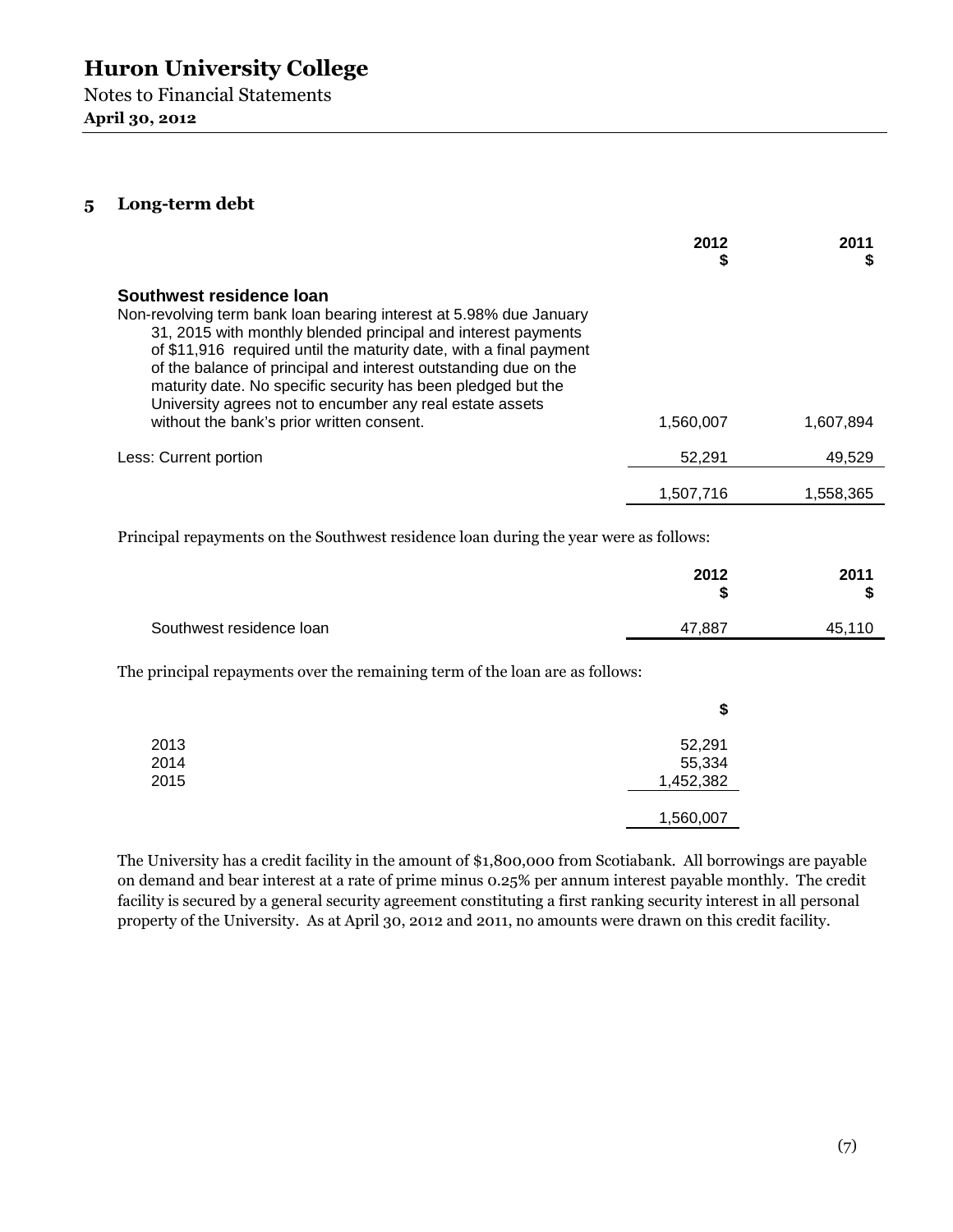**April 30, 2012**

## **6 Employee future benefits**

The University operates a defined benefit plan and participates in a defined contribution pension plan operated by UWO. The University does not provide any other material post retirement non-pension benefits or postemployment benefits to its employees.

Employer contributions made to the defined contribution plan during the year amounted to \$516,846 (2011 - \$473,060)

*Retirement Gratuity Plan*

The Retirement Gratuity Plan (the Plan) is a defined benefit type of pension plan. Benefits under the Plan are not funded in advance, but are paid from operating revenues as benefits come due.

The accrued benefit obligation was measured as at April 30, 2012.

Information about the Plan as at April 30, is as follows:

|                                                                                  | 2012<br>S                | 2011<br>S                |
|----------------------------------------------------------------------------------|--------------------------|--------------------------|
| <b>Funded status</b><br>Funded status - deficit<br>Unamortized experience losses | 3,329,620<br>(1,672,878) | 2,727,993<br>(1,511,434) |
| Net accrued benefit liability                                                    | 1,656,742                | 1,216,559                |

The Plan has no assets. There were no contributions made during the year and no settlement payments were paid out of the Plan. Benefit payments of \$Nil (2011 - \$202,891) were paid during the year by the University.

|                                       | 2012      | 2011       |
|---------------------------------------|-----------|------------|
| Change in accrued benefit obligation  |           |            |
| Accrued benefit obligation - May 1    | 2,727,993 | 2,677,724  |
| Current service cost                  | 82.265    | 80.104     |
| Interest cost                         | 124,213   | 128,453    |
| <b>Actuarial loss</b>                 | 395,149   | 44,603     |
| Benefits paid                         |           | (202, 891) |
| Accrued benefit obligation - April 30 | 3,329,620 | 2,727,993  |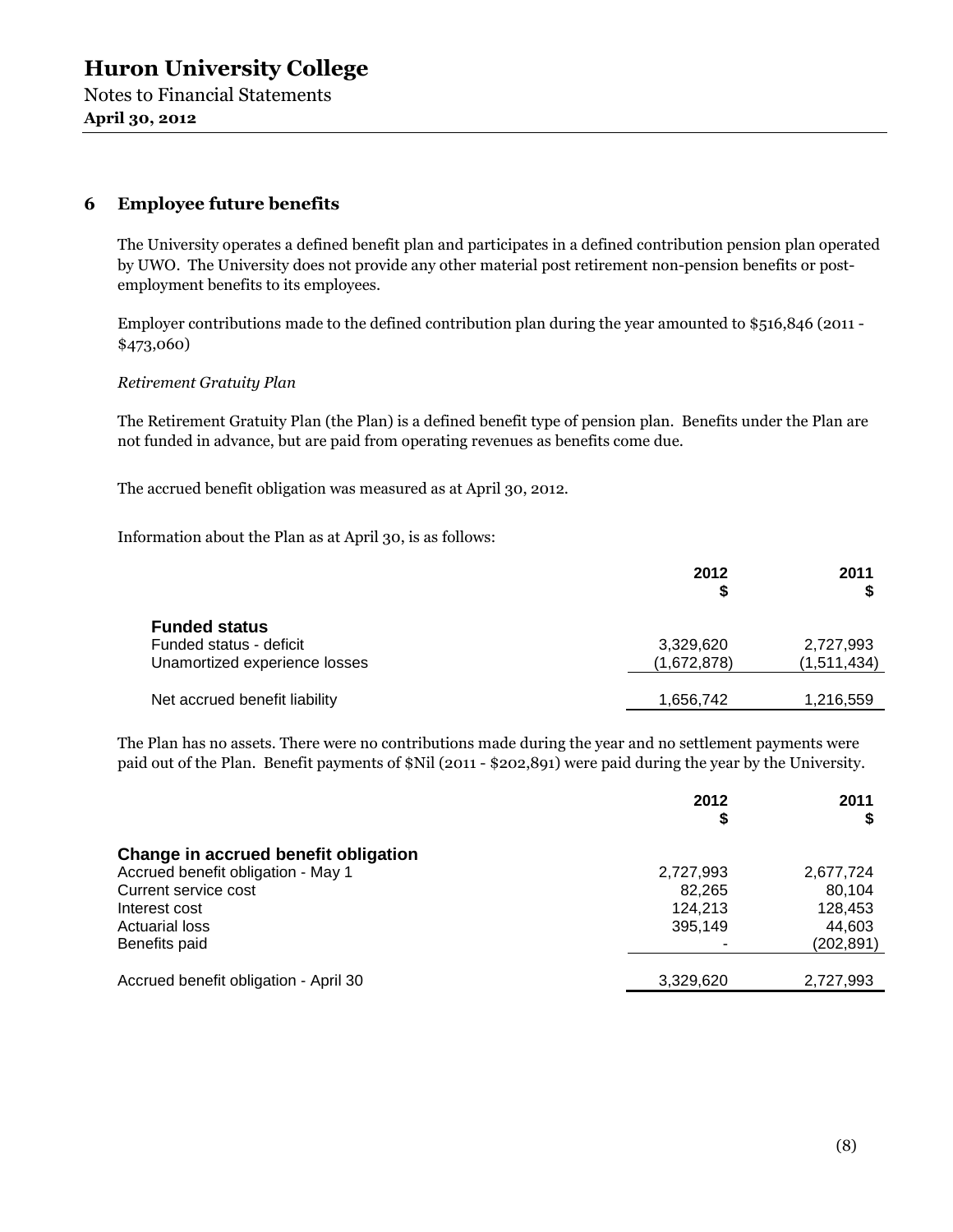The University's net benefit plan expense includes the following components:

|                                           | 2012<br>S | 2011<br>S |
|-------------------------------------------|-----------|-----------|
| Current service cost                      | 82,265    | 80,104    |
| Interest cost                             | 124,213   | 128,453   |
| Amortization of actuarial loss            | 233,706   | 235,110   |
| Amortization of transitional asset        |           | (7,888)   |
| Net pension costs recognized              | 440,184   | 435,779   |
|                                           | 2012<br>% | 2011<br>% |
|                                           |           |           |
| Accrued benefit obligation as at April 30 |           |           |
| Discount rate                             | 3.85      | 4.42      |
| Rate of compensation increase             | 3.30      | 3.70      |
| Benefit costs for the year ended April 30 |           |           |
| Discount rate                             | 4.42      | 4.82      |
| Rate of compensation increase             | 3.70      | 3.60      |
| Estimated average remaining service life  | 5.30      | 6.10      |
|                                           |           |           |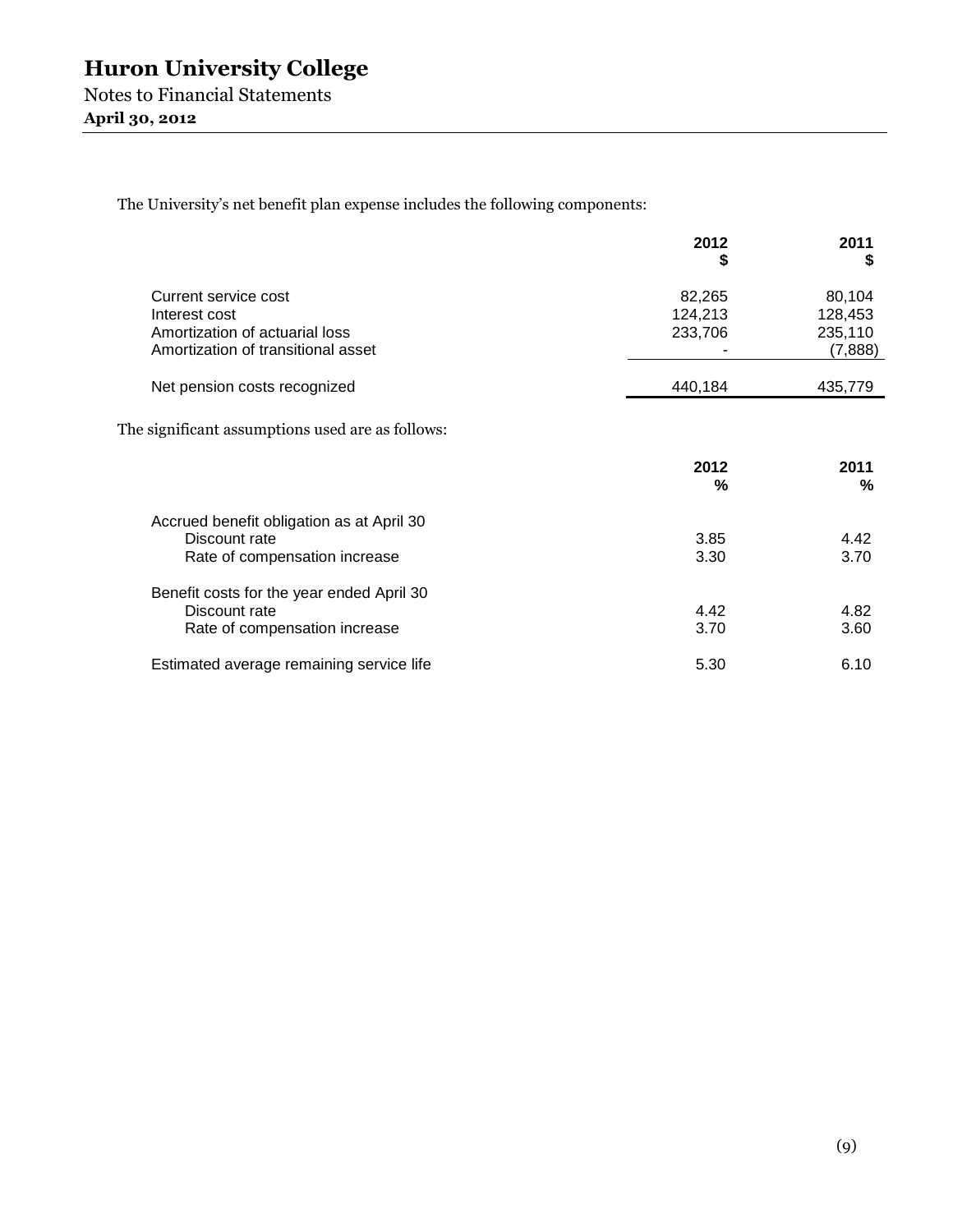Notes to Financial Statements **April 30, 2012**

# **7 Ancillary operations**

Ancillary operations include the operations of residence, conference facilities and parking facilities. The operations of these facilities are included in the statement of operations and are summarized as follows:

|                                                                 | 2012      | 2011      |
|-----------------------------------------------------------------|-----------|-----------|
| <b>Ancillary revenue</b>                                        | \$        | S         |
| Residence fees and rentals                                      | 2,240,571 | 2,224,161 |
| Conference                                                      | 369,952   | 420,796   |
| Parking                                                         | 300,608   | 310,015   |
| Food court                                                      | 8,475     | 8,425     |
|                                                                 |           |           |
|                                                                 | 2,919,606 | 2,963,397 |
|                                                                 |           |           |
| <b>Ancillary expenditures</b>                                   |           |           |
| Interest on long-term debt                                      | 95,106    | 97,885    |
| Residence salary and benefits                                   | 303,804   | 300,136   |
| Conference salary and benefits                                  | 70,784    | 67,238    |
| <b>Building costs</b>                                           | 1,185,184 | 1,181,252 |
| Conference food costs                                           | 108,530   | 113,487   |
| Other costs                                                     | 141,615   | 148,915   |
|                                                                 | 1,905,023 | 1,908,913 |
|                                                                 |           |           |
| Excess of revenue over expenditures for ancillary<br>operations | 1,014,583 | 1,054,484 |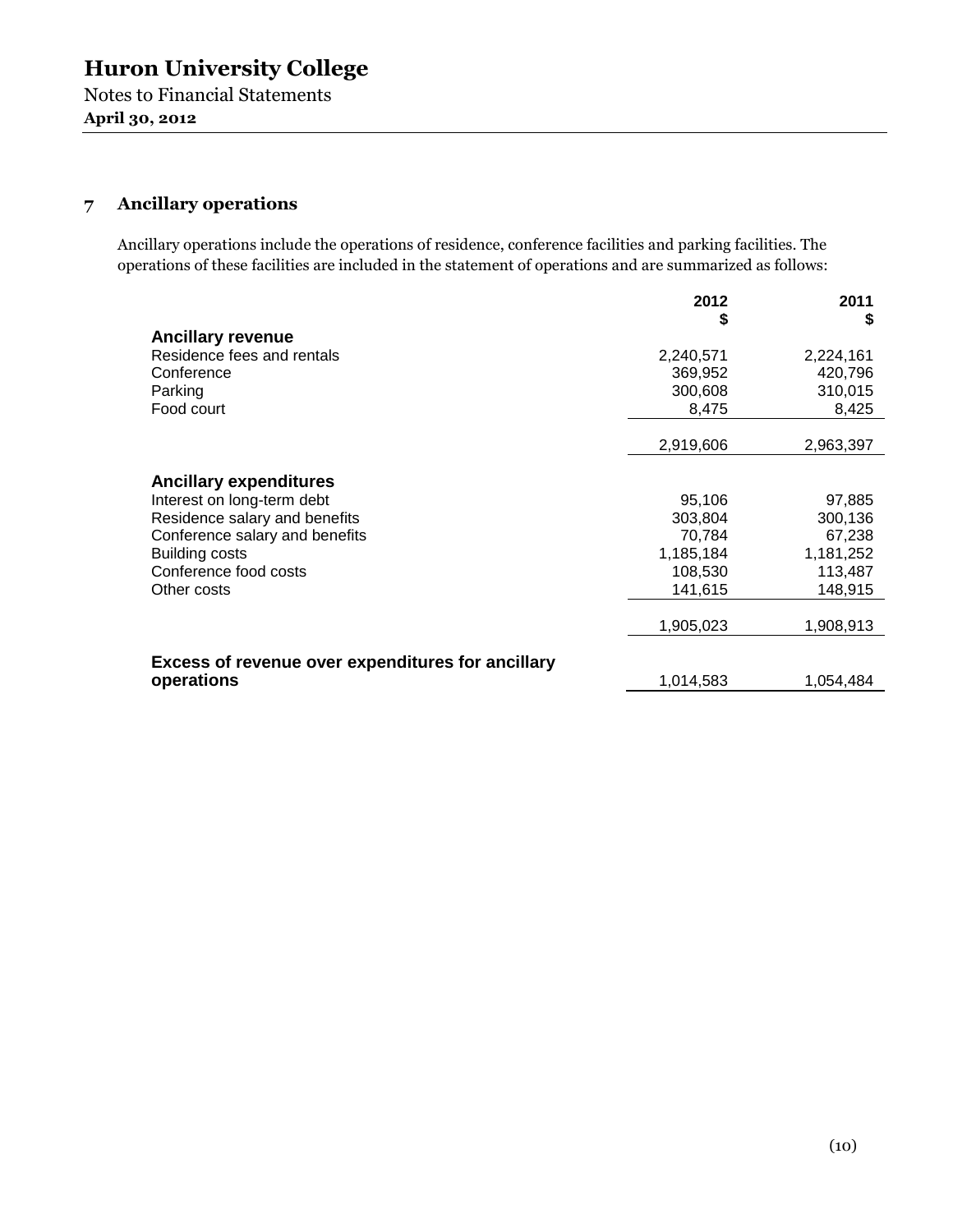Notes to Financial Statements **April 30, 2012**

# **8 Related party transactions**

### **a) Huron University College Foundation**

The purpose of Huron University College Foundation (the Foundation) is to administer money received for the benefit of the University. The Foundation was incorporated in Ontario on June 12, 1979 as a not-for-profit organization and is a registered charity under the Income Tax Act. The Foundation administers certain Trust and Endowment Funds on behalf of the University for the purposes of pooling investment funds to maximize return and minimize costs. The decision-making as to the use of the University Trust and Endowment income rests with the Executive Board of the University.

During the year, the Board of Directors of the Foundation approved the transfer to the University of \$759,668 (2011 - \$872,916), which is detailed as follows:

|                                     | 2012      | 2011     |
|-------------------------------------|-----------|----------|
|                                     | \$        | S        |
| Huron University College Foundation |           |          |
| <b>Trust and Endowment Fund</b>     | 91,120    | 109,392  |
| <b>Foundation Fund</b>              | 607,192   | 701,461  |
| <b>Foundation Superbuild</b>        | 43,478    | 43,478   |
| Capital contributions               | 17,878    | 18,585   |
|                                     | 759,668   | 872,916  |
| Deferred capital contributions      | (61, 356) | (62,063) |
|                                     |           |          |
|                                     | 698,312   | 810,853  |

The University has a significant economic interest in the Foundation in that the Foundation solicits funds in the name of and with the expressed or implied approval of the University and substantially all of the funds solicited are intended by the contributor to be to the University.

#### **b) Huron University College Foundation U.S.A.**

The purpose of the Huron University College Foundation U.S.A. (the U.S.A. Foundation) is to administer money received for the benefit of the University. The U.S.A. Foundation was incorporated in New York on August 1, 2006 as a not-for-profit organization and is a registered charity under 501(c)(3) of the Internal Revenue Code. There has been no funding related activity since inception.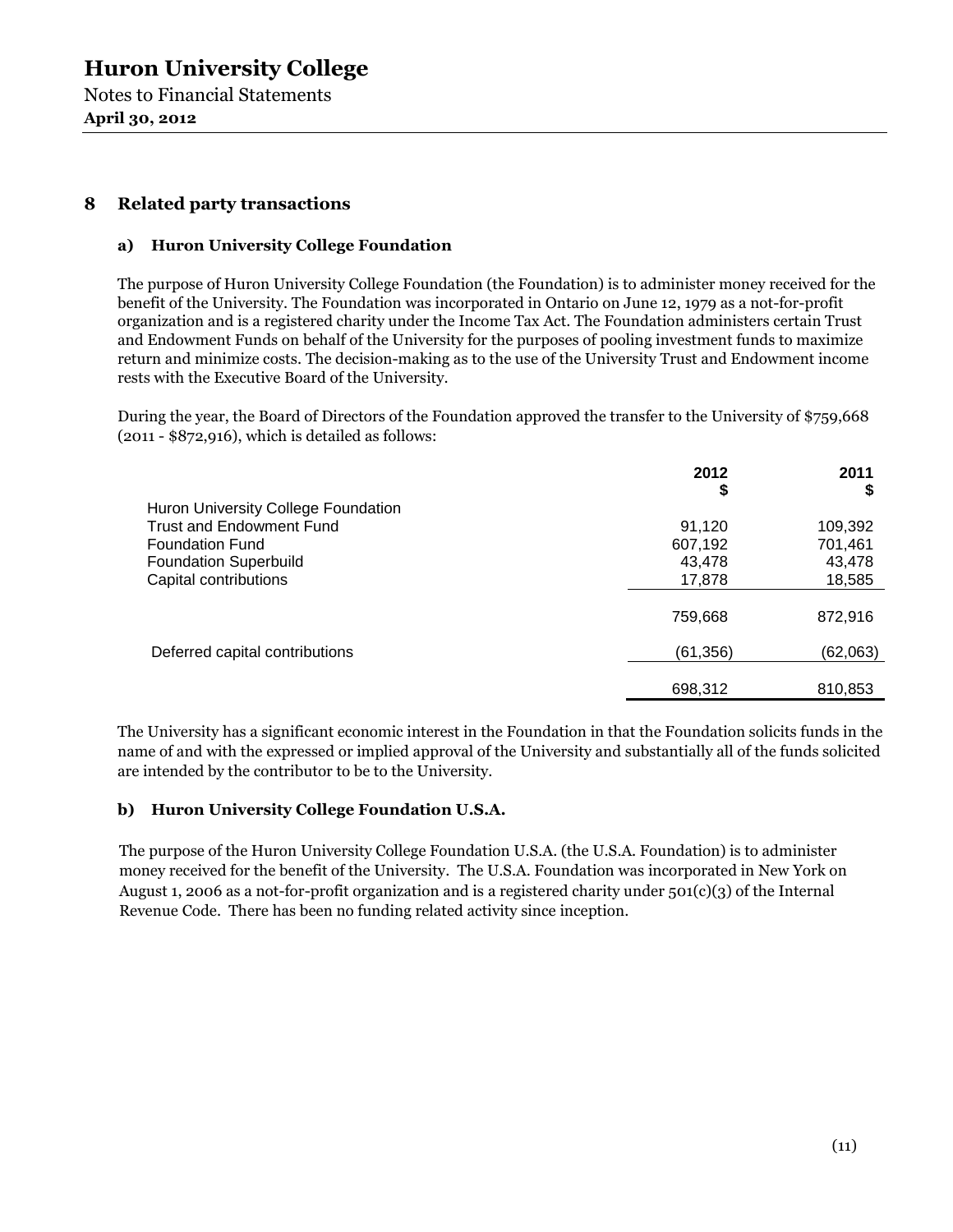**April 30, 2012**

The Foundation has not been consolidated in the University's financial statements. A financial summary of the Foundation as at December 31, 2011 and December 31, 2010 and for the years then ended is as follows:

|   |                                                                                          | 2011                         | 2010                          |
|---|------------------------------------------------------------------------------------------|------------------------------|-------------------------------|
|   | <b>Balance sheet</b>                                                                     |                              | S                             |
|   | <b>Assets</b><br>Investments, at market<br>Other assets                                  | 13, 167, 204<br>133,701      | 11,463,041<br>132,801         |
|   |                                                                                          | 13,300,905                   | 11,595,842                    |
|   | <b>Liabilities</b>                                                                       | 70,249                       | 99,649                        |
|   | <b>Fund balances</b><br>Huron University College Trust and Endowment<br>Foundation       | 1,826,446<br>11,404,210      | 1,907,459<br>9,588,734        |
|   |                                                                                          | 13,230,656                   | 11,496,193                    |
|   |                                                                                          | 13,300,905                   | 11,595,842                    |
|   | <b>Statement of operations</b><br>Revenue<br>Expenditures                                | 2,941,671<br>(81, 362)       | 1,794,198<br>(71, 072)        |
|   | Excess of revenue over expenditures                                                      | 2,860,309                    | 1,723,126                     |
|   | Disbursed to Huron University College<br>Net realized and unrealized capital (loss) gain | (858, 102)<br>(267, 744)     | (977, 438)<br>714,976         |
|   | Net increase in fund balances                                                            | 1,734,463                    | 1,460,664                     |
| 9 | <b>Other revenue</b>                                                                     |                              |                               |
|   |                                                                                          | 2012<br>\$                   | 2011<br>\$                    |
|   | Amortization of deferred contributions<br>Diocesan grant<br>Other academic revenue       | 268,987<br>99,193<br>300,127 | 283,010<br>102,338<br>298,174 |

Miscellaneous revenue 267,566 161,820<br>
Summer course revenue 267,566 268,169 Summer course revenue 514,893

1,450,766 1,413,511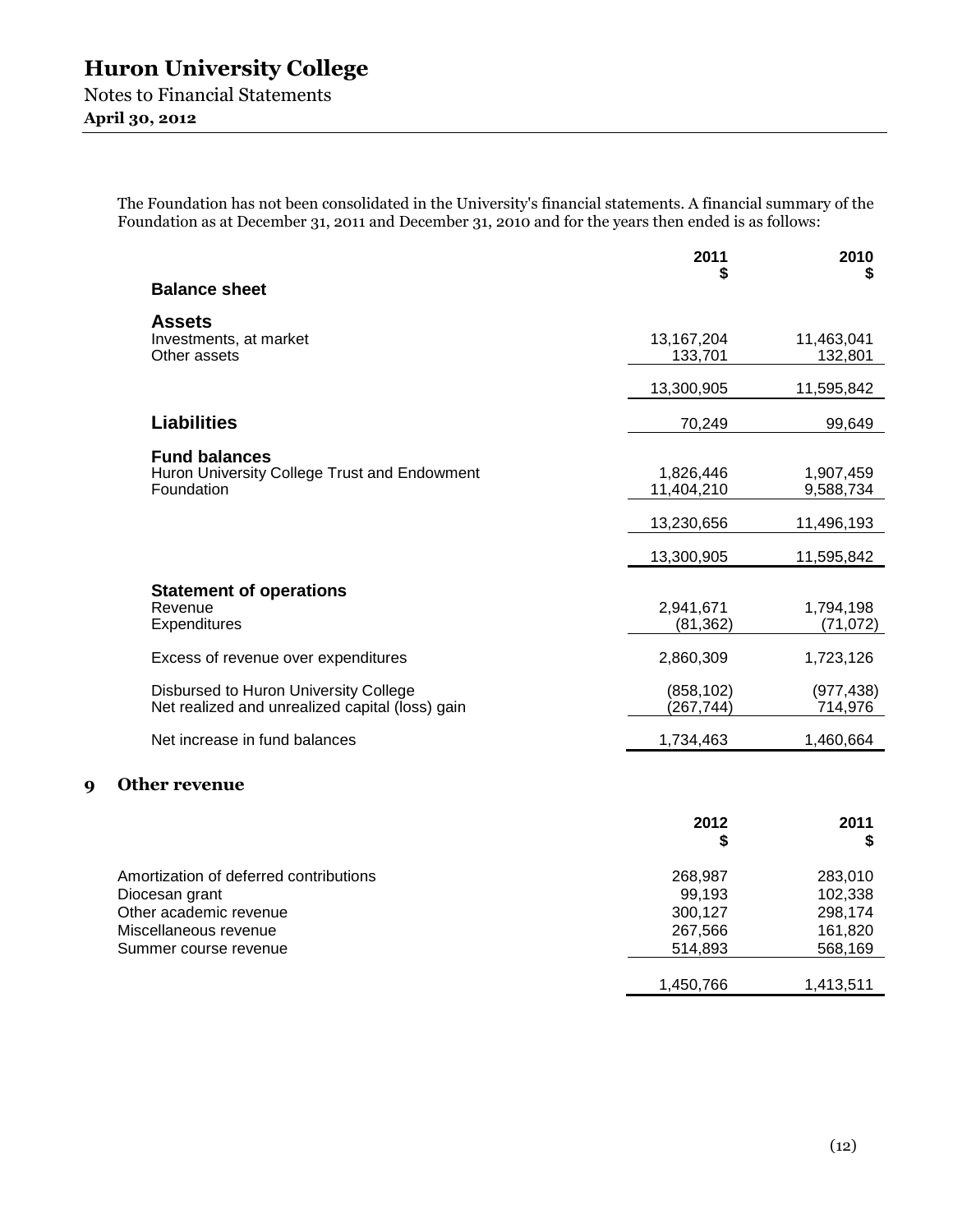### **April 30, 2012**

## **10 Changes in non-cash working capital items**

|                                                                                                                                                                               | 2012<br>\$                                          | 2011                                                  |
|-------------------------------------------------------------------------------------------------------------------------------------------------------------------------------|-----------------------------------------------------|-------------------------------------------------------|
| Accounts receivable<br>Prepaid expenses<br>Due from Huron University College Foundation<br>Accounts payable and accrued liabilities<br>Advance tuition and residence deposits | 148,939<br>965<br>16.648<br>(157, 462)<br>(342,675) | (307, 529)<br>43,837<br>16.146<br>(168,184)<br>66,022 |
|                                                                                                                                                                               | (333,585)                                           | (349,708)                                             |
| Interest paid on long-term debt                                                                                                                                               | 95,106                                              | 97,885                                                |

### **11 Ontario Student Opportunity Trust Funds**

The Ontario Student Opportunity Trust Funds (OSOTF) program was established by the Government of Ontario during 1997 to encourage companies and individuals to contribute funds for Ontario's college and university students. Prior to March 31, 2000, all eligible donations made to the University were matched by the Province on a dollar for dollar basis as cash was received. The matching donations ceased as of March 31, 2000. The Foundation allocates investment income to the fund based on its annual opening balance. Activity in this fund is included in the Foundation.

The Ministry of Training, Colleges and Universities no longer requires institutions to submit a separate audit report with respect to the OSOTF program, however, it requires that the year-end OSOTF Report must be included in the institution's financial statements, Therefore, these OSOTF schedules have been included with the University's financial statements.

| <b>Schedule of Changes in Endowment Fund Balance</b><br>For the year ended December 31, 2011            | 2012<br>\$ | 2011       |
|---------------------------------------------------------------------------------------------------------|------------|------------|
| Fund balance - Beginning of year and end of year                                                        | 491,900    | 491,900    |
| Schedule of Changes in Expendable Funds Available for<br>Awards<br>For the year ended December 31, 2011 | 2012<br>\$ | 2011<br>\$ |
| Balance - Beginning of year                                                                             | (60, 167)  | (75, 427)  |
| Net return on investment                                                                                | (1,517)    | 33,060     |
| Bursaries awarded                                                                                       | (16, 862)  | (17, 800)  |
| Balance - End of year                                                                                   | (78, 546)  | (60, 167)  |
| Number of awards                                                                                        | 9          | 15         |